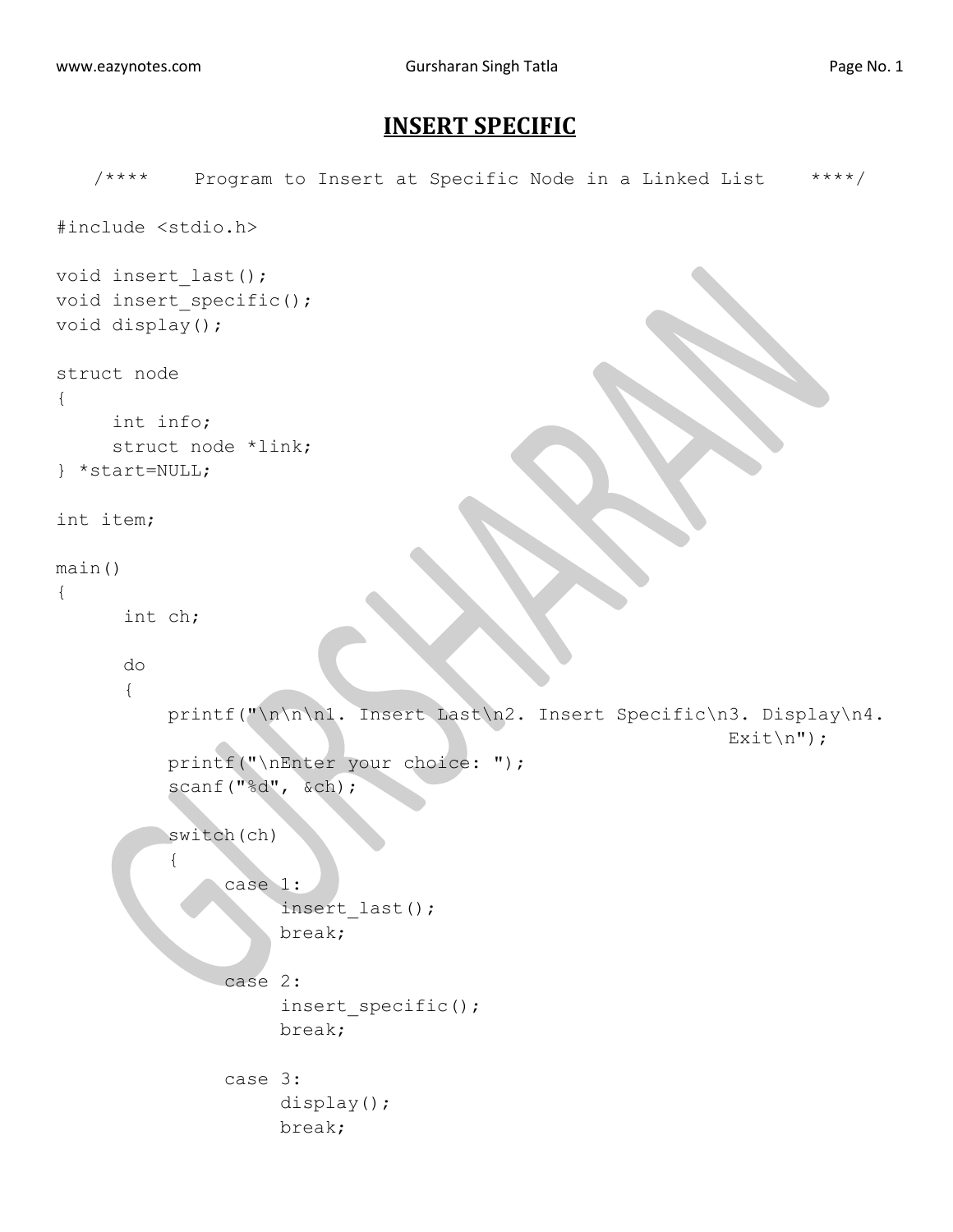```
 case 4:
                    exit(0); default:
                    printf("\n\nInvalid choice. Please try again.\n");
 }
       } while (1);
} 
void insert_last()
{
     struct node *ptr;
     printf("\n\nEnter item: ");
     scanf("%d", &item);
     if(start == NULL){
          start = (struct node *)malloc(sizeof(struct node));
          start->info = item;
          start->link = NULL;
     }
     else
     {
          ptr = start;
           while (ptr->link != NULL)
                ptr = ptr - 2link; ptr->link = (struct node *)malloc(sizeof(struct node));
           ptr = ptr->link;
          ptr->info = item;
          ptr->link = NULL;
     }
     printf("\nItem inserted: %d\n", item);
}
```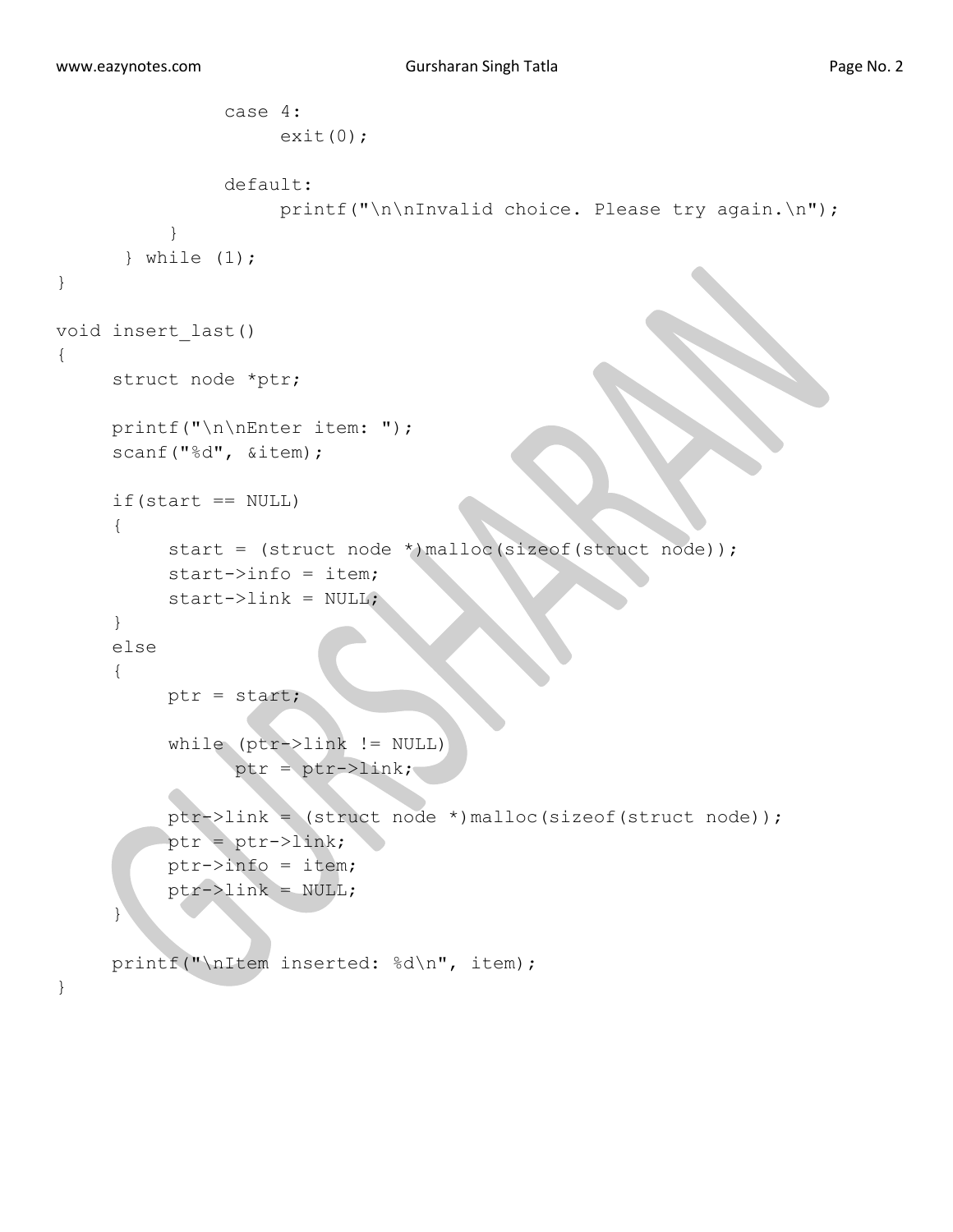```
void insert_specific()
{
      int n;
      struct node *nw, *ptr;
     if (start == NULL)
          printf("\n\nLinked list is empty. It must have at least one
                                                           node.\n");
      else
      {
         printf("\n\nEnter INFO after which new node is to be inserted: ");
          scanf("%d", &n);
          printf("\n\nEnter ITEM: ");
          scanf("%d", &item);
          ptr = start;
          nw = start;
          while (ptr != NULL)
\{if (ptr->info == n) {
                      nw = (struct node * )malloc(sizeof(struct node));
                      nw \rightarrow \text{info} = \text{item};nw->link =ptr->link; ptr->link = nw;
                      printf("\n\nItem inserted: %d", item);
                        return;
}
                 else
                      ptr =ptr->link;\left\{\begin{array}{c}1\\1\end{array}\right\} }
}
void display()
{
     struct node *ptr = start;
     int i=1;
     if (ptr == NULL)
          printf("\nLinklist is empty.\n");
```